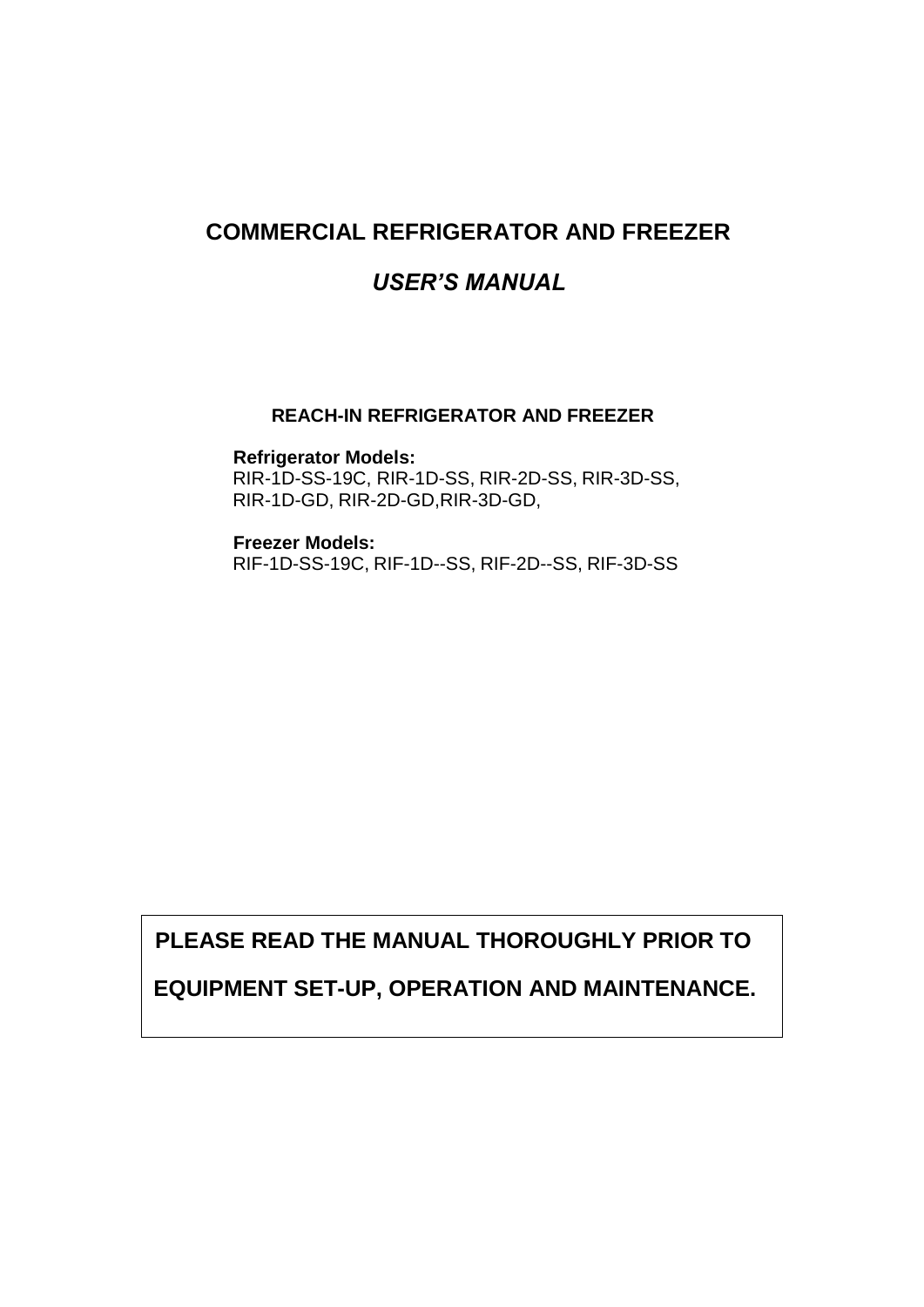Ш.

### **CAUTION FOR SAFETY.**

1. Leave enough space from the wall to the cabinet and the ceiling; do not be sealed completely in the back part of the cabinet, prepare an air vent to the outside.

### Caution: It needs more than 20 cm from the cabinet to wall.

- 2. Please move away all out-package for bottom heat radiation to avoid fire.
- 3. It's prohibited to store flammable and volatile chemical or leading to exploding.
- 4. individual single-phase socket must be used. It should be reliably connected to a grounding wire.

### Caution: Do not connect grounding wire to a water or gas pipe.

- 5. Do not be hard collided or fiercely vibrated when in transportation; it is not larger than 45° for the inclination of the cabinet.
- 6. Please refer to the Trouble Shooting references when the unit is facing some problems. Do no attempt to solve the problem on your own, Please refer to certified technician only.
- 7. DANGER Risk of fire or explosion. Flammable refrigerant used. Do not use mechanical devices to defrost refrigerator. Do not puncture refrigerant tubing.

**DANGER**-Risk of fire or explosion. Flammable refrigerant used. To be repaired only by trained service personnel. Do not puncture refrigerant tubing.

**CAUTION** - Risk of fire or explosion. Flammable refrigerant used. Consult repair manual/owner's quide before attempting to service this product. All safety precautions must be followed.

**CAUTION** - Risk of fire or explosion. Dispose of properly in accordance with federal or local regulations. Flammable refrigerant used.

**CAUTION** - Risk of fire or explosion due to puncture of refrigerant tubing; follow handling instructions carefully. Flammable refrigerant used.

**CAUTION** - Keep clear of obstruction all ventilation openings in the appliance enclosure or in the structure for building-in.

**CAUTION** -servicing shall be done by factory authorized service personnel, so as to minimize the risk of possible ignition due to incorrect parts or improper service.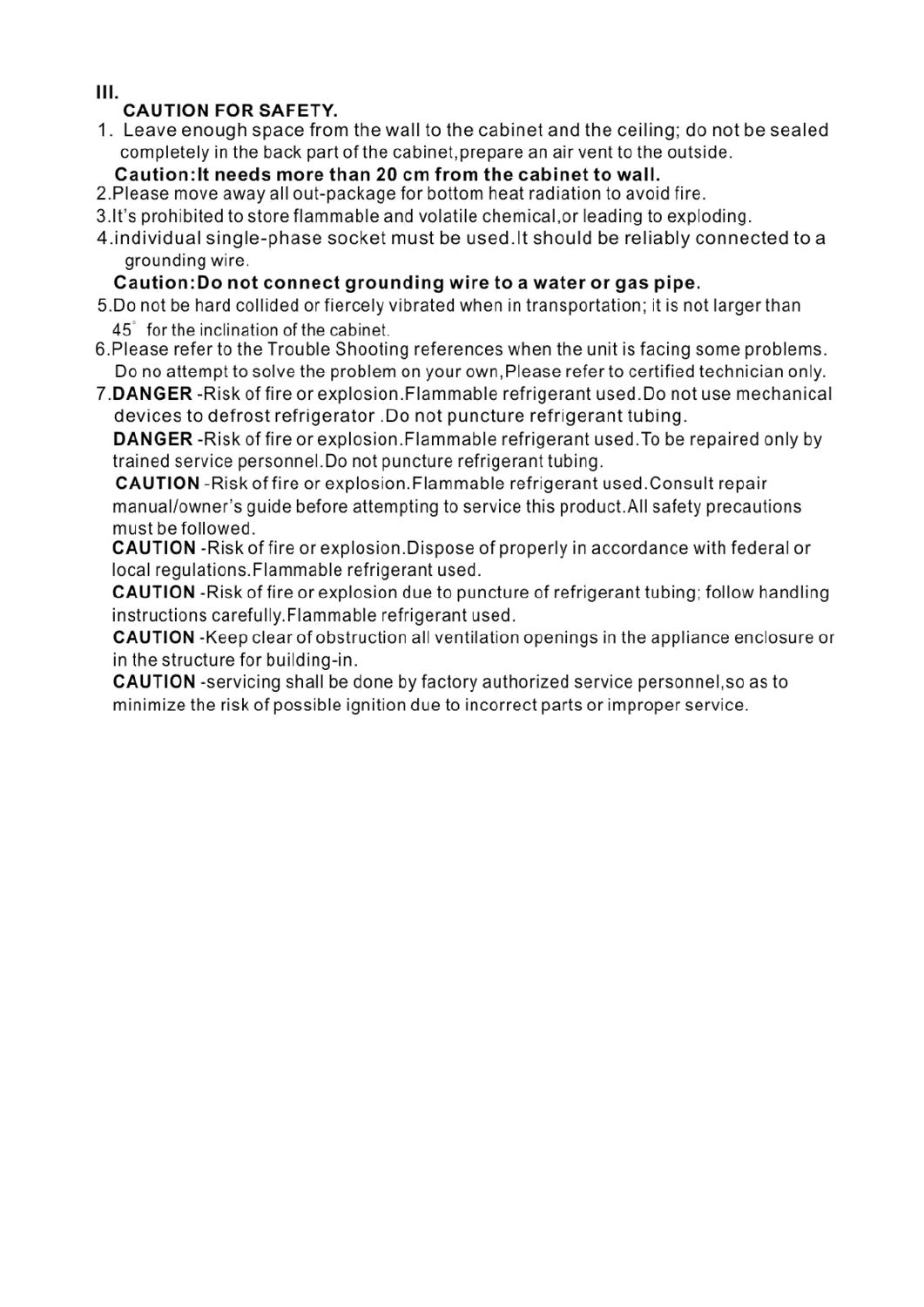## **INSTALLATION**

### **IMPORTANT!!!PLEASE READ BEFORE INSTALLATION**

- If the unit has recently been transported. Please let unit stand still for a minimum of 24 hours before plugging it in.
- Make sure that the unit drops down to desired temperature before loading the unit with product.
- Make sure that there is proper ventilation around the unit in the area where it will operate.

■ Make sure all accessories are installed (i.e. shelves, shelf clips, casters) before plugging the unit in.

■ Please read through the Operation / Owners Manual in its entirety.

### **CABINET LOCATION GUIDELINES**

#### ■ Install the unit on strong and leveled surfaces

- $-$ unit may make unpleasant noises if surface is uneven
- $-$ unit may malfunction if surface is uneven
- Install the unit in an indoor, well-ventilated area
	- $-$ unit performs more efficiently in a well-ventilated area
	- $-$  for best performance, please maintain clearance of 4" on the back of the unit
	- $-$ outdoor use may cause decreased efficiency and damage to the unit

#### ■ **Avoid installation in a high humidity and/or dusty area**

- $-$ humidity could cause unit to rust and decrease efficiency of the unit
- $-dust$  collected on condenser coil will cause unit to malfunction. Clean the condenser at least once a month with a brush or clean cloth
- Select a location away from heat and moisture-generating equipment
	- $-$ high ambient temperature will cause the compressor to overwork, leading to higher energy bills and gradual breakdown of the unit.

### **ELECTRICAL**

Please ensure that the required voltage of the compressor is being supplied at all times. Low or high voltage can detrimentally affect the refrigeration unit. All units should be plugged into a grounded and properly-sized electrical outlet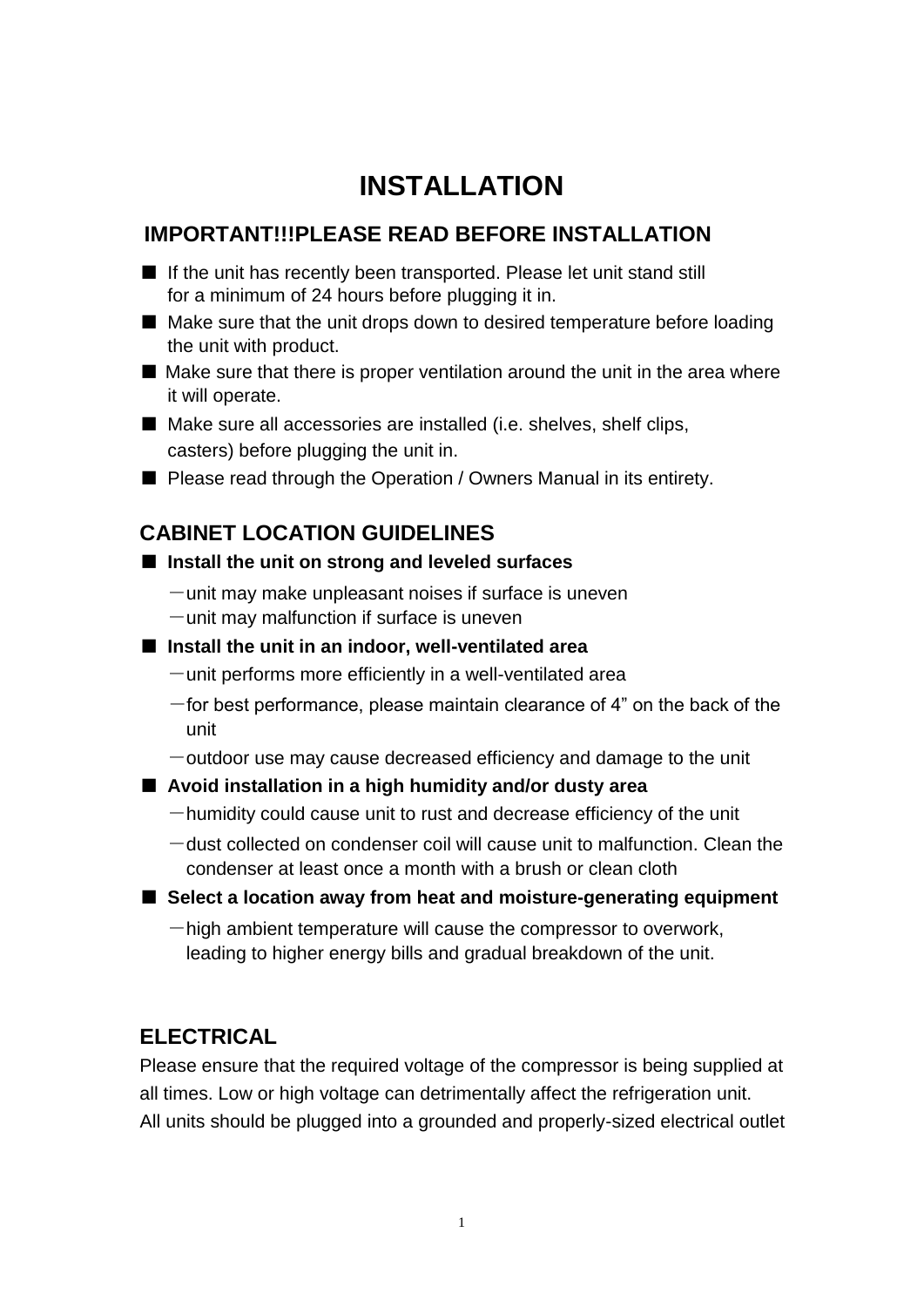with appropriate overcurrent protection. Please refer to the electrical requirement on the nameplate. Please make sure that your unit has its own dedicated outlet. Do not use an extension cord.

## **SAFETY / WARNING**

**Please pay close attention to the safety notices in this section. Disregarding these notices may lead to serious injury and/or damage to the unit.**

### **ATTENTION**

- To minimize shock and fire hazards, be sure not to overload outlet. Please designate one outlet for your unit.
- Do not use extension cords.
- Do not put your hands under the unit when the units is required to be moved.
- When the unit is not in use for a long period o time, please unplug the unit from the outlet.
- After unplugging the unit, wait at least 10 minutes before re-plugging it. Failure to do so could cause damage to the compressor.

### **UNPLUG CORD**

- To minimize shock and fire hazards, please do not plug or unplug the cord with wet hands.
- During maintenance and cleaning, please unplug the unit.

### **PROPER GROUDING REQUIRED**

■ To minimize shock and fire hazards, make sure that the unit is properly grounded.

### **PROHIBITION**

- Do not attempt to remove or repair any component unless instructed by factory.
- Make sure that the unit is not resting on or against the electrical cord and plug.
- To minimize personal injury, do not hang on the doors.
- Do not store any flammable and explosive gas or liquids inside the unit.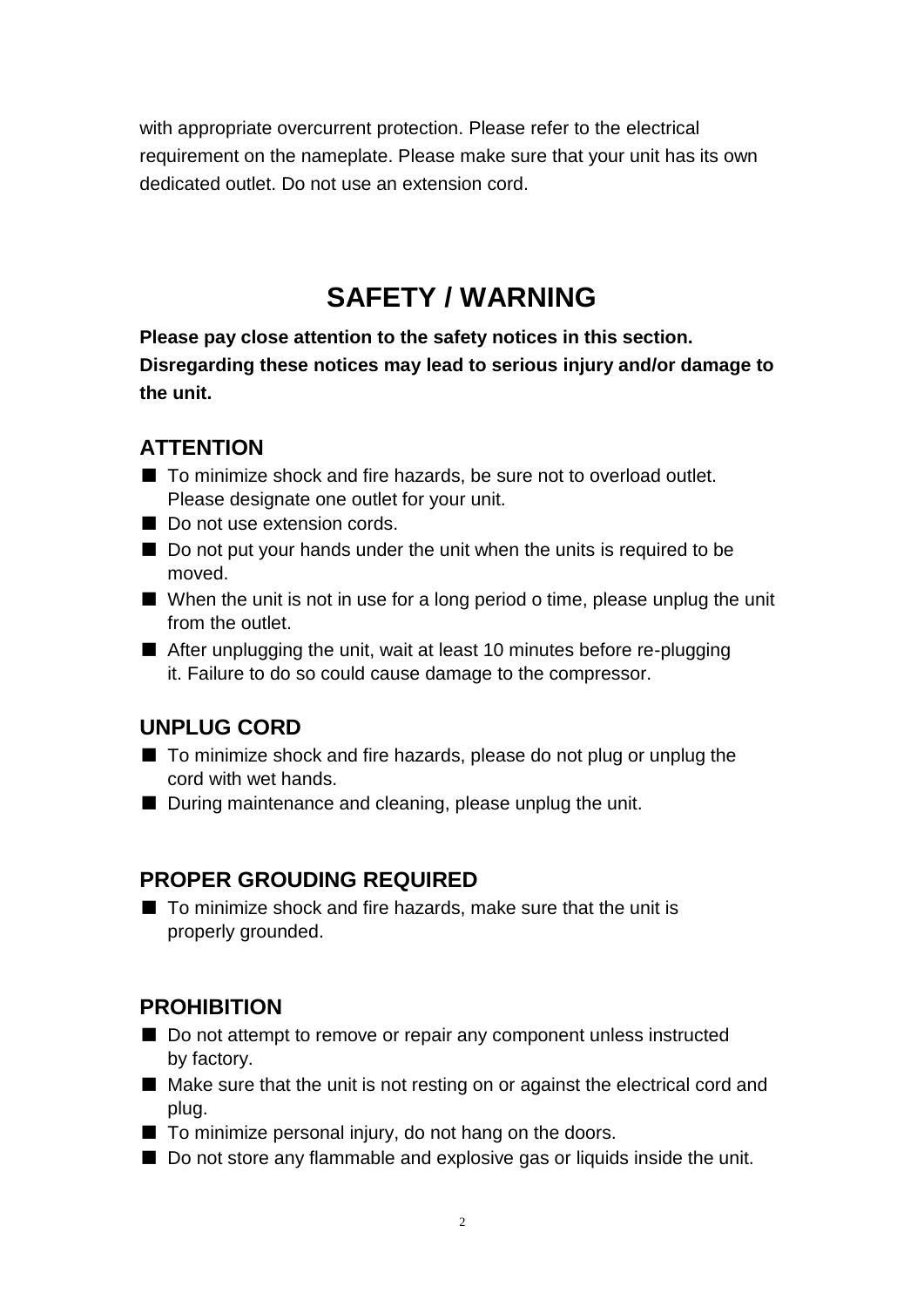■ Do not attempt to alter or tamper with the electrical cord.

## **REGULAR MAINTENANCE**

### **CLEANING THE CONDENSER COIL**

- For efficient operation, it is important that the condenser surface be kept free of dust, dirt, and lint.
- We recommend cleaning the condenser coil and fins at least once per month.
- Clean with a commercial condenser coil cleaner, available from any kitchen equipment retailer. Brush the condenser fins from top to bottom, not side to side.
- After cleaning, straighten any bent condenser fins with a fin comb.

### **CLEANING THE FAN BLADE AND MOTOR**

■ If necessary, clean the fan blades and motor with a soft cloth, If it is necessary to wash the fan blades, cover the fan motor to prevent moisture damage.

### **CLEANING THE INTERIOR OF UNIT**

- When cleaning the cabinet interior , use a solvent of warm water and mild soap.
- Do not use steel wool, caustic soap, abrasive cleaners, or bleach that may damage the stainless steel surface.
- Wash door gaskets on a regular basis, preferably weekly. Simply remove door gasket from the frame of the door, soak in warm water and soap for thirty (30) minutes, dry with soft cloth, and replace.
- Check door gaskets for proper seal after they are replaced.
- Periodically remove the shelves and pilasters from the unit and clean them with mild soap and warm water. To remove the pilasters, first remove the shelves and shelf brackets. Then, simply lift the pilaster up and out.

### *WARNING*

#### **Disconnect power cord before cleaning any parts of the unit.**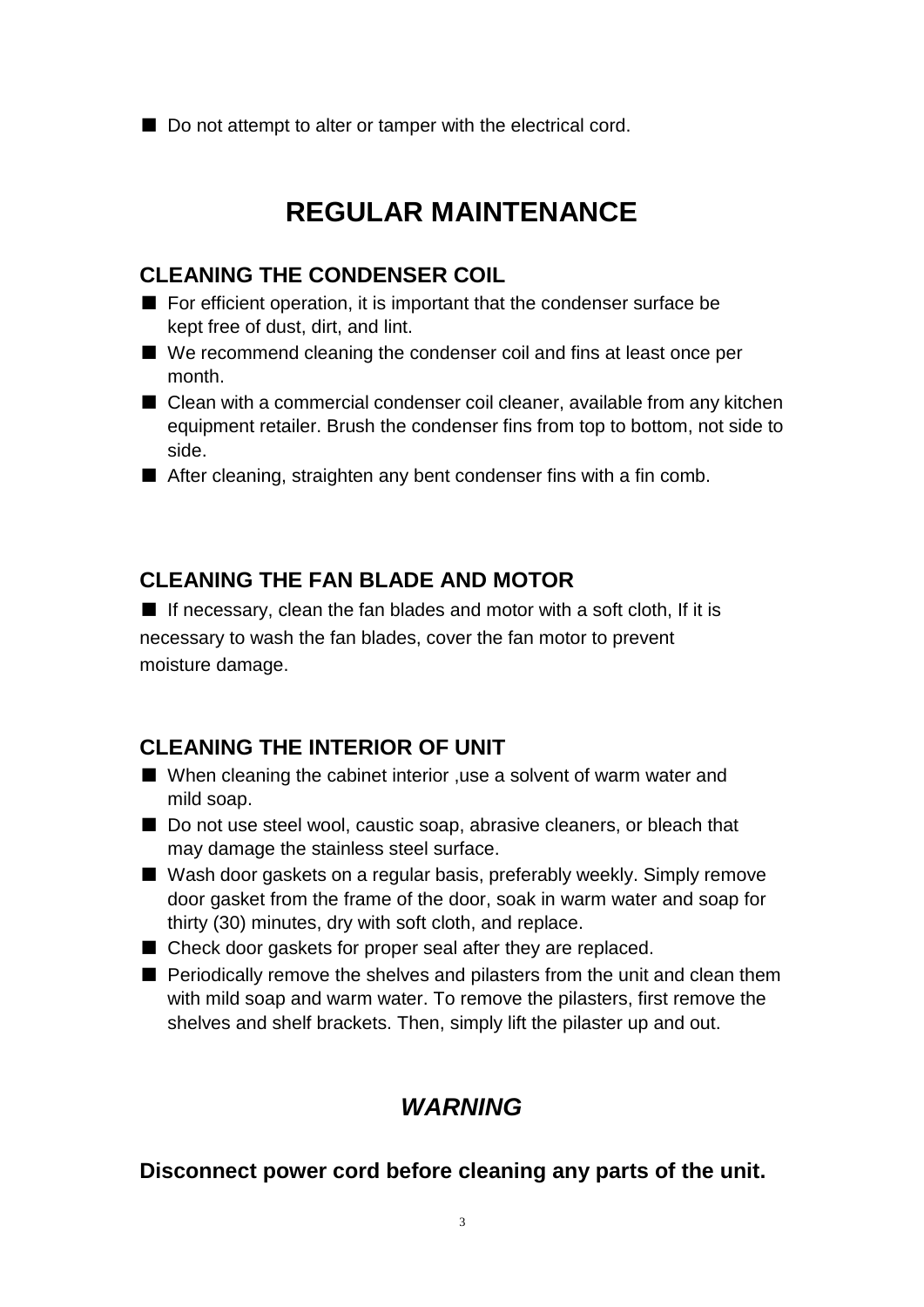# **TROUBLE SHOOTING**

Before requesting any service on your unit, please check the following points. Please note that this guide serve only as a reference for solutions to common problems.

| <b>SYMPTOM</b> | <b>POSSIBLE CAUSE</b>                  | <b>CORRECTIVE ACTION</b>          |
|----------------|----------------------------------------|-----------------------------------|
| Compressor     | Fuse blown or circuit breaker tripped. | Replace fuse or reset circuit     |
| not running.   |                                        | Breaker.                          |
|                | Power cord unplugged.                  | Plug in power cord.               |
|                | Thermostat set too high.               | Set thermostat to lower           |
|                |                                        | temperature.                      |
|                | Cabinet in defrost cycle.              | Wait for defrost cycle to finish. |
| Condensing     | Excessive amount of warm product       | Allow adequate time for           |
| unit runs for  | placed in cabinet.                     | product to cool down.             |
| long periods   | Prolonged door opening or door ajar.   | Ensure doors are closed when      |
| of time.       |                                        | not in use. Avoid opening doors   |
|                |                                        | for long periods of time.         |
|                | Door gasket(s) not sealing properly.   | Ensure gaskets are snapped in     |
|                |                                        | Completely. Remove gasket         |
|                |                                        | and wash with soap and water.     |
|                |                                        | Check condition of gasket and     |
|                |                                        | replace if necessary.             |
|                | Dirty condenser coil.                  | Clean the condenser coil.         |
|                | Evaporator coil iced over.             | Unplug unit and allow coil to     |
|                |                                        | defrost. Make sure thermostat     |
|                |                                        | is not set too cold. Ensure that  |
|                |                                        | door gasket(s) are sealing        |
|                |                                        | properly.                         |
| Cabinet        | Thermostat set too warm.               | Set thermostat to lower           |
| temperature    |                                        | temperature.                      |
| is too warm.   | Blocking are flow.                     | Re-arrange product to allow for   |
|                |                                        | proper air flow. Make sure there  |
|                |                                        | is at least four inches of        |
|                |                                        | clearance from evaporator.        |
|                | Excessive amount of warm product       | Allow adequate time for           |
|                | placed in cabinet.                     | product to cool down.             |
|                | Fuse blown or circuit breaker tripped. | Replace fuse or reset circuit     |
|                |                                        | breaker.                          |
|                | Dirty condenser coil.                  | Clean the condenser coil.         |
|                | Prolonged door opening or door ajar.   | Ensure doors are closed when      |
|                |                                        | not in use. Avoid opening doors   |